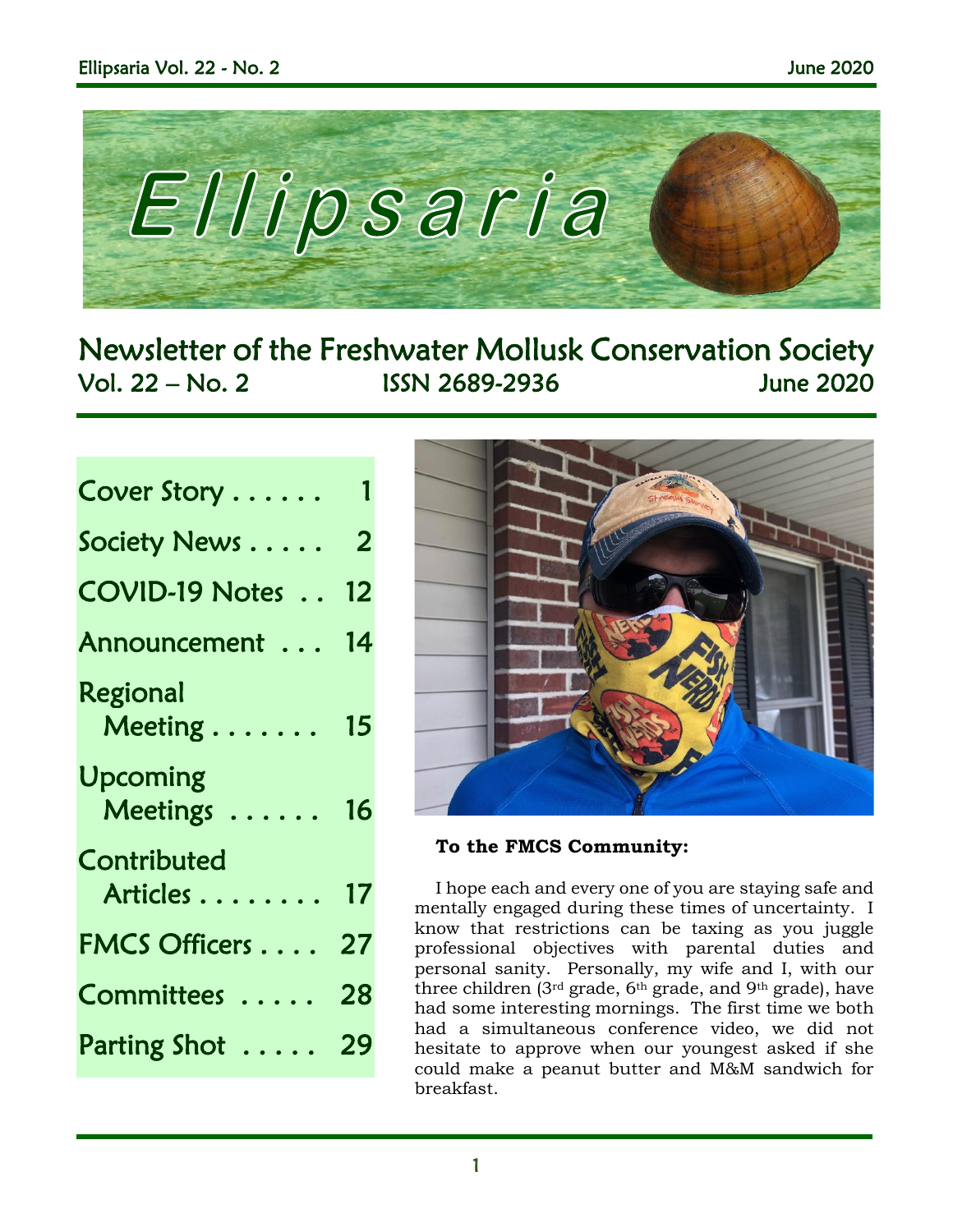## **Population Genetic Survey of** *Lithasia geniculata* **in the Duck River, Tennessee**

**Robert T. Dillon, Jr.,** Freshwater Gastropods of North America Project, P.O. Box 31532, Charleston, South Carolina, USA 29417 [dillonr@fwgna.org](mailto:dillonr@fwgna.org)

Among Calvin Goodrich's greatest contributions to science was his 1934 discovery that populations of *Lithasia* previously referred to the nominal taxa *pinguis* (Lea 1852), *fuliginosa* (Lea 1841), and *geniculata* (Haldeman 1840) were shell variants of a single biological species clinally arrayed down the length of the Duck River in Middle Tennessee (Goodrich 1934). This observation presaged our understanding of cryptic phenotypic plasticity (CPP) in the North American Pleuroceridae (Dillon 2011, 2014; Dillon et al. 2013) by 80 years. Here I report on a 2002 survey of genetic variation at three polymorphic allozyme-encoding loci across seven Duck River populations of *Lithasia geniculata* that reinforce and augment Goodrich's 1934 insight.

The samples analyzed here were collected incidentally during a 2000-02 survey of the Duck River unionid mussel fauna by Ahlstedt and colleagues (2017), transmitted to us by P. D. Johnson, whose assistance is gratefully acknowledged. Two populations of *L. geniculata pinguis* were sampled: pinA from the Little Duck River in Manchester (TNC84, 35.4836, -86.0808) and pinB in the main Duck River at Old Fort State Park (TNC101, 35.4842, -86.1089). They also sampled two populations of *L. geniculata fuliginosa*: fulC from the Duck adjacent to US41A (TNC70, 35.4629, -86.3574) and fulG from the Buffalo River at the Gilmer Bridge (35.7846, -87.7737). And they sampled three populations *of L. geniculata* from the main Duck River: genD from the Fountain Ck confluence (TNC94, 35.5695, -86.9682), genE from Wright Bend (TNC110, 35.8267, -87.6657), and genF at the Watered Hollow boat launch (35.9322, - 87.7475). See Figure 1.

I initially screened ten individuals from pinA and ten individuals from genE for polymorphism in 17 enzyme systems (21 nominal loci) on horizontal starch gels with four buffer systems, using the methods of Dillon (1982, 1985, 1992). Allozyme variation interpretable as the product of codominant Mendelian inheritance was discovered at just three loci: mannose phosphate isomerase (Mpi) on buffers TrisCit6 and TEB8, octopine dehydrogenase (Odh) on buffers TrisCit6 and Poulik, and hexanol dehydrogenase (Hexdh) on buffers TEB8 and Poulik. Genetic variation was subsequently assessed at these three loci only for the remainder of the populations and individuals.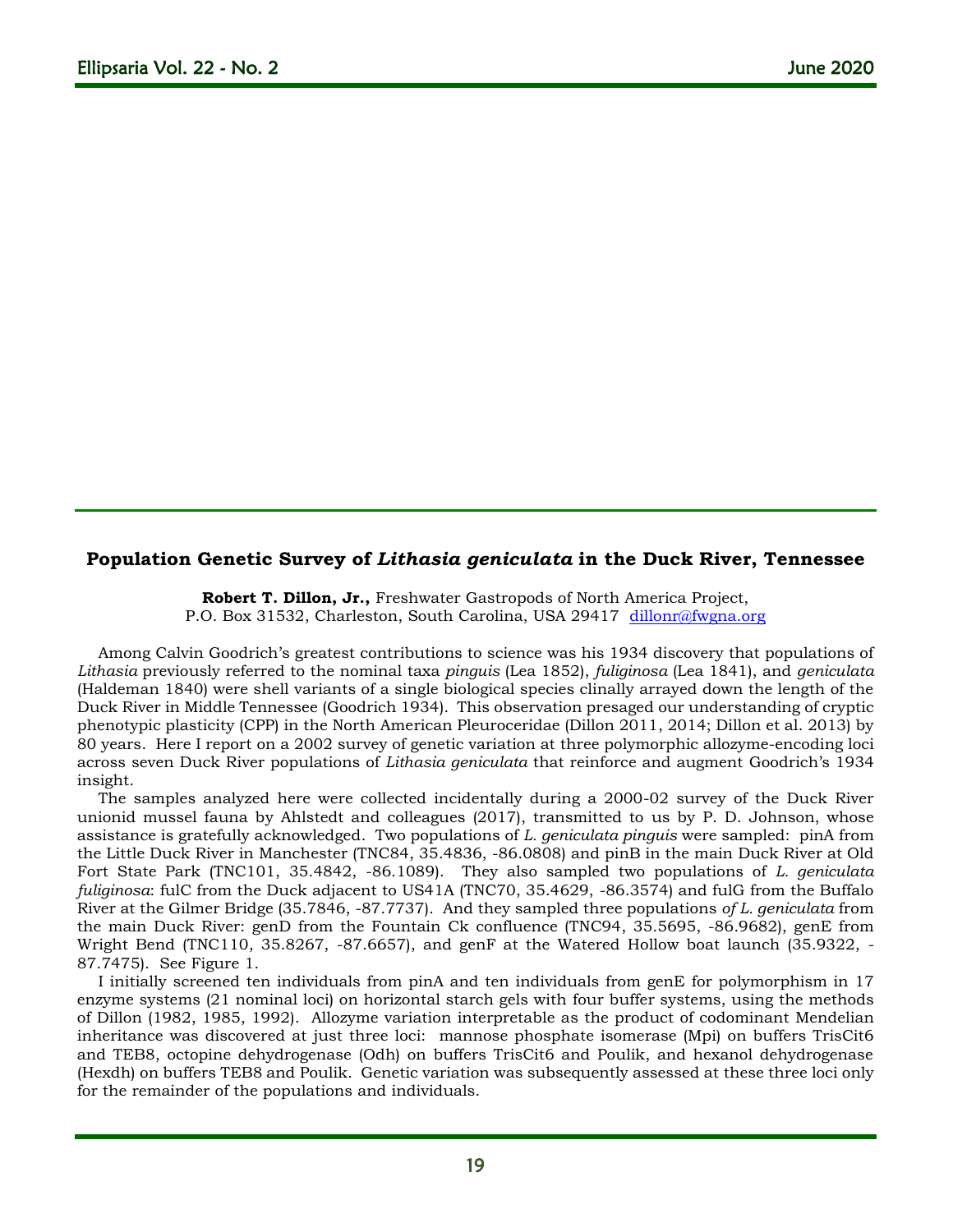Figure 1. The Duck River drainage of Middle Tennessee, showing the sample sites for *Lithasia geniculata*  collected in 2000-02. Shell length of pinA is 14.7 mm; the other shells are presented to scale.



Table 1 shows an apparently fixed difference at the Mpi locus and a nearly-fixed difference at the Odh locus between populations pinA and pinB, a morphologically-indistinguishable pair of samples separated by just four river kilometers. This section of the river includes a series of dramatic waterfalls, currently preserved in Old Fort State Park. Dillon (1988) reported a similar (although much less striking) discontinuity in gene frequencies at a 25 cm cascade created by a culvert in a population *of Pleurocera proxima* inhabiting Naked Creek, Wilkes County, North Carolina.

| Table 1. Gene frequencies at three allozyme-encoding loci in seven populations of Lithasia geniculata |  |  |  |
|-------------------------------------------------------------------------------------------------------|--|--|--|
| sampled from the Duck River.                                                                          |  |  |  |

|           | <b>Duck River Basin Populations</b> |       |       |       |       |       |       |  |
|-----------|-------------------------------------|-------|-------|-------|-------|-------|-------|--|
| Loci      | pinA                                | pinB  | fulC  | genD  | genE  | genF  | fulG  |  |
| Odh $(N)$ | (41)                                | (28)  | (36)  | (32)  | (49)  | (33)  | (35)  |  |
| 112       | 1.0                                 | 0.054 | 0.264 | 0.547 | 0.582 | 0.561 | 0.914 |  |
| 109       | 0.0                                 | 0.946 | 0.736 | 0.453 | 0.418 | 0.439 | 0.086 |  |
| Mpi (N)   | (41)                                | (28)  | (36)  | (32)  | (49)  | (33)  | (35)  |  |
| 97        | 0.0                                 | 0.0   | 0.0   | 0.0   | 0.0   | 0.015 | 0.0   |  |
| 94        | 0.0                                 | 1.0   | 1.0   | 1.0   | 0.867 | 0.667 | 1.0   |  |
| 91        | 1.0                                 | 0.0   | 0.0   | 0.0   | 0.133 | 0.318 | 0.0   |  |
| Hexdh (N) | (34)                                | (28)  | (36)  | (25)  | (41)  | (33)  | (35)  |  |
| 99        | 0.015                               | 0.161 | 0.042 | 0.0   | 0.012 | 0.015 | 0.0   |  |
| 93        | 0.985                               | 0.839 | 0.958 | 1.0   | 0.988 | 0.985 | 1.0   |  |

Significant gene frequency differences were also detected at the Odh locus between samples pinB, fulC, and genD. The values of contingency chi-square for these comparisons were 9.8\*\*, 11.3\*\*\* and 33.6\*\*\* for pinB/fulC, fulC/genD, and pinB/genD, respectively, with one degree of freedom (df), where two asterisks indicate significance at the  $p = 0.01$  level, and three asterisks indicate significance at the  $p =$